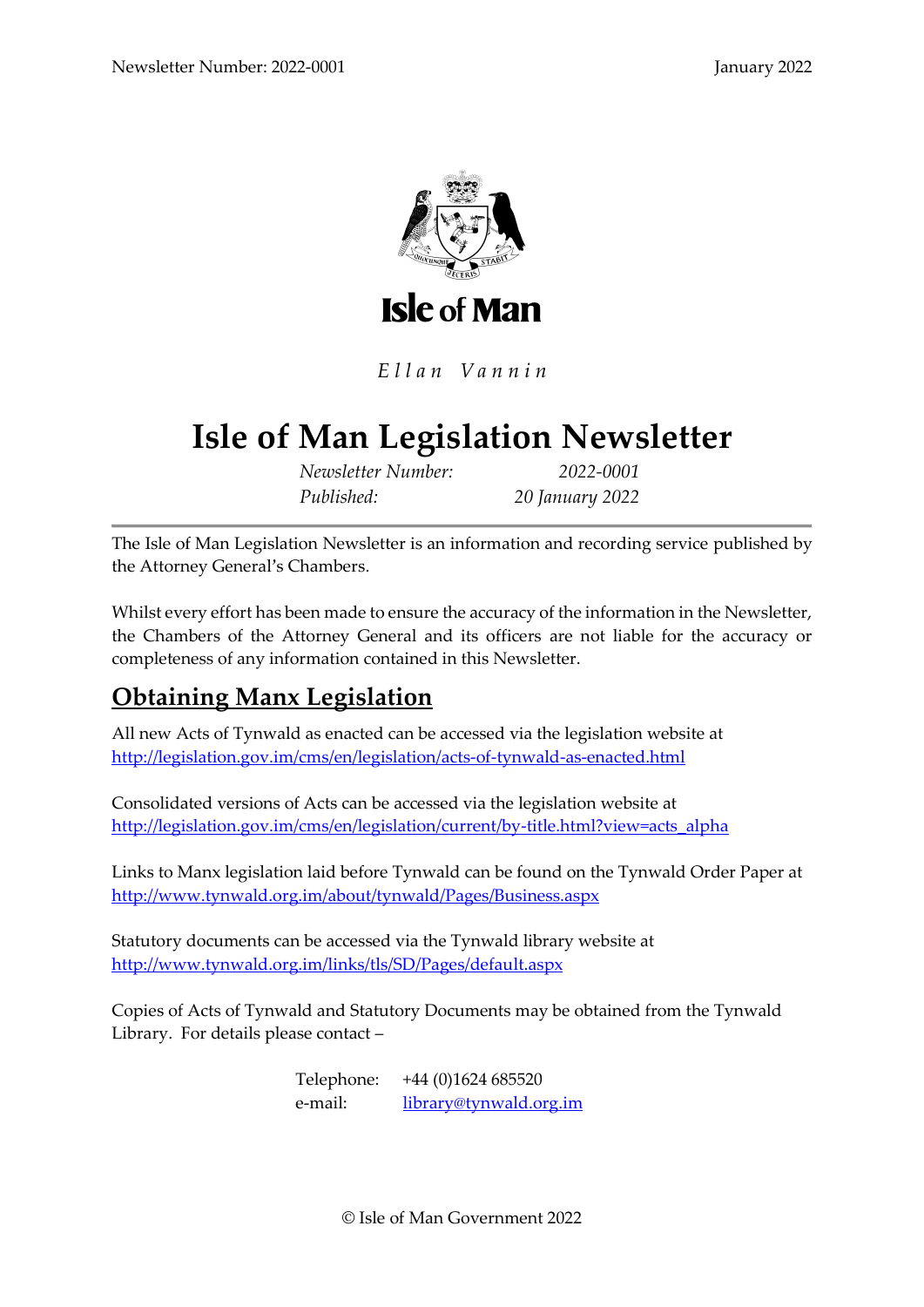# **Acts of Tynwald**

#### **Royal Assent announced to Tynwald – January 2022**

No Acts had Royal Assent announced at the January 2022 sitting of Tynwald.

#### **Acts repealed – January 2022**

The following Acts were wholly repealed in January 2022.

| Road Traffic (Amendment) Act 2001             |
|-----------------------------------------------|
| Road Traffic Legislation (Amendment) Act 2021 |
| 18 January 2022                               |
|                                               |
|                                               |
| Road Traffic (Amendment) Act 2006             |
| Road Traffic Legislation (Amendment) Act 2021 |
|                                               |

### **Statutory Documents**

No Appointed Day Orders were laid at the January 2022 sitting of Tynwald.

#### **Statutory Documents included on the Tynwald Order Paper – January 2022**

Statutory Documents listed by enabling legislation.

The following statutory documents were included on the Order Papers for the January 2022 sitting of Tynwald.

| Tynwald        | <b>Enabling Legislation</b>   | <b>SD</b> | <b>SD</b> Title                 |
|----------------|-------------------------------|-----------|---------------------------------|
| <b>Sitting</b> |                               | Number    |                                 |
| January        | Church Fees Measure (Isle     | 2021/0374 | Parochial Fees (Isle of Man)    |
| 2022           | of Man) 2014                  |           | Order 2021                      |
| January        | Church Fees Measure (Isle     | 2021/0375 | Church Legal Fees (Isle of Man) |
| 2022           | of Man) 2014                  |           | (No.2) Order 2021               |
| January        | <b>Church Offices Measure</b> | 2021/0375 | Church Legal Fees (Isle of Man) |
| 2022           | (Isle of Man) $2011$          |           | (No.2) Order 2021               |
| January        | Companies (Transfer of        | 2021/0275 | Insurance (Memorandum of        |
| 2022           | Domicile) Act 1998            |           | Continuance) Regulations 2021   |
| January        | Currency Act 1992             | 2021/0349 | Currency (Platinum Jubilee      |
| 2022           |                               |           | Collection) Fifty Pence Coin    |
|                |                               |           | Order 2021                      |
| January        | Customs and Excise Act        | 2021/0290 | Customs and Excise Acts         |
| 2022           | 1993                          |           | (Application) (Amendment)       |
|                |                               |           | (No.3) Order 2021               |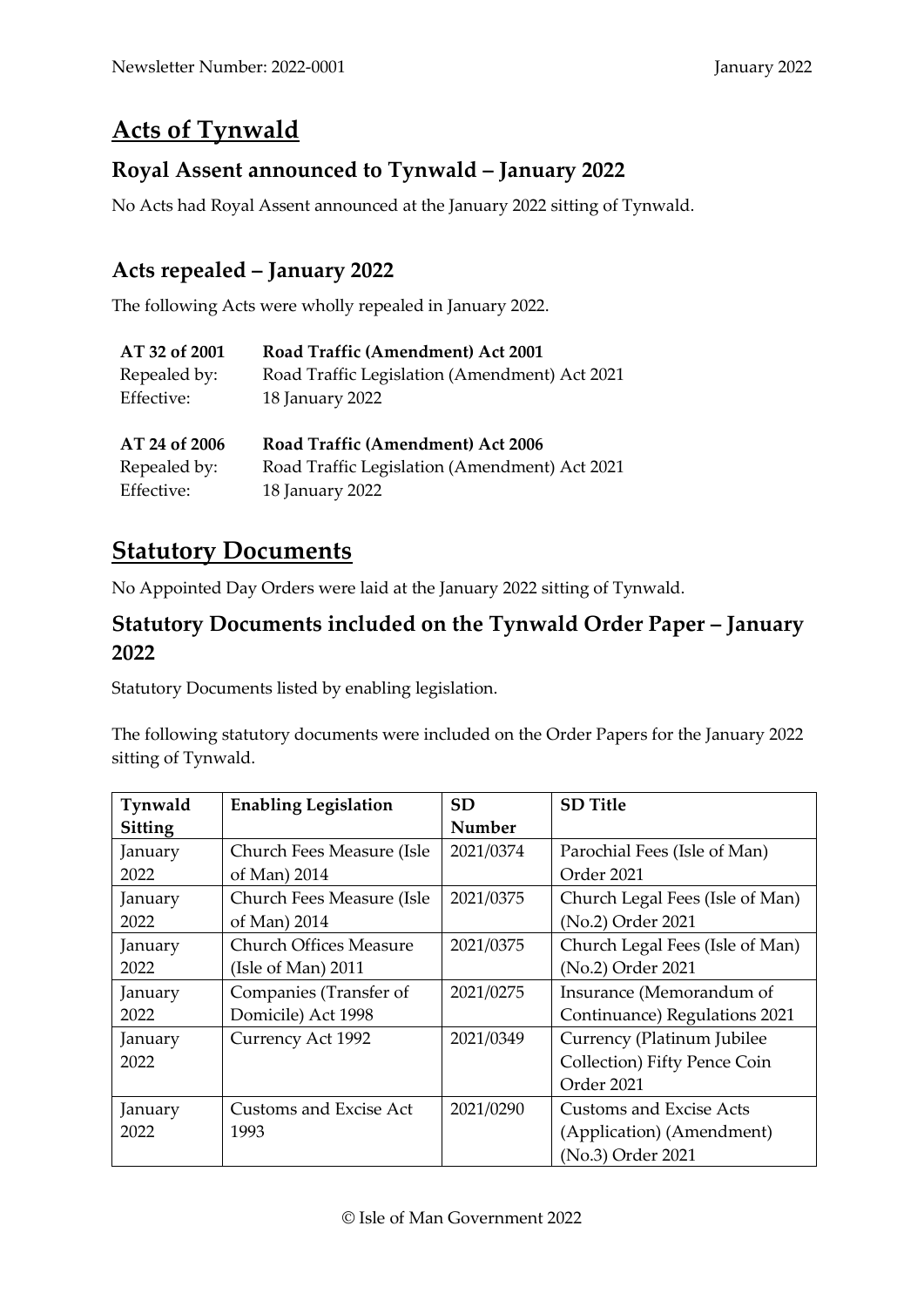| January | <b>Customs and Excise Act</b>     | 2021/0295 | Plastic Packaging Tax                |
|---------|-----------------------------------|-----------|--------------------------------------|
| 2022    | 1993                              |           | (Application) Order 2021             |
| January | <b>Customs and Excise</b>         | 2021/0356 | Travellers' Allowances               |
| 2022    | Duties (General Reliefs)          |           | (Amendment) (No.2) Order 2021        |
|         | Act 1986                          |           |                                      |
| January | <b>Customs and Excise</b>         | 2021/0333 | <b>Customs (Safety and Security</b>  |
| 2022    | Management Act 1986               |           | Procedures) (No.2) Regulations       |
|         |                                   |           | 2021                                 |
| January | European Union and                | 2021/0281 | Republic of Belarus Sanctions        |
| 2022    | Trade Act 2019                    |           | (Revocation) Regulations 2021        |
| January | Finance Act 2003                  | 2021/0351 | Customs (Contravention of a          |
| 2022    |                                   |           | Relevant Rule) (Amendment)           |
|         |                                   |           | (No.2) Regulations 2021              |
| January | <b>Insurance Act 2008</b>         | 2021/0273 | <b>Insurance (Long-Term Business</b> |
| 2022    |                                   |           | Valuation and Solvency               |
|         |                                   |           | Regulations 2021                     |
| January | <b>Insurance Act 2008</b>         | 2021/0274 | Insurance (Non-Long-Term             |
| 2022    |                                   |           | <b>Business Valuation and</b>        |
|         |                                   |           | Solvency) Regulations 2021           |
| January | <b>Insurance Act 2008</b>         | 2021/0276 | Corporate Governance Code of         |
| 2022    |                                   |           | Practice for Insurers 2021           |
| January | <b>Insurance Act 2008</b>         | 2021/0277 | Corporate Governance                 |
| 2022    |                                   |           | (Amendment) Code of Practice         |
|         |                                   |           | for Regulated Insurance Entities     |
|         |                                   |           | 2021                                 |
| January | <b>Insurance Act 2008</b>         | 2021/0278 | <b>Insurance Regulations 2021</b>    |
| 2022    |                                   |           |                                      |
| January | Public Health Act 1990            | 2022/0013 | <b>Public Health Protection</b>      |
| 2022    |                                   |           | (Coronavirus) (Amendment)            |
|         |                                   |           | (No. 21) Regulations 2022            |
| January | Social Security                   | 2021/0360 | <b>Employed Person's Allowance</b>   |
| 2022    | <b>Contributions and Benefits</b> |           | (General) (Amendment) (No.4)         |
|         | Act 1992                          |           | Regulations 2021                     |
| January | Taxation (Cross-border            | 2021/0359 | Customs (Import and Export           |
| 2022    | Trade) Act 2018                   |           | Declarations By Conduct)             |
|         |                                   |           | (Amendment) Regulations 2021         |
| January | <b>Tobacco Products Duty</b>      | 2021/0347 | Tobacco Products Duty Act 1986       |
| 2022    | Act 1986                          |           | (Amendment) Order 2021               |
| January | Value Added Tax Act 1996          | 2021/0223 | Value Added Tax (Disclosure of       |
| 2022    |                                   |           | Avoidance Schemes)                   |
|         |                                   |           | Regulations 2021                     |
| January | Value Added Tax Act 1996          | 2021/0224 | Value Added Tax (Notifiable          |
| 2022    |                                   |           | Arrangements) Regulations 2021       |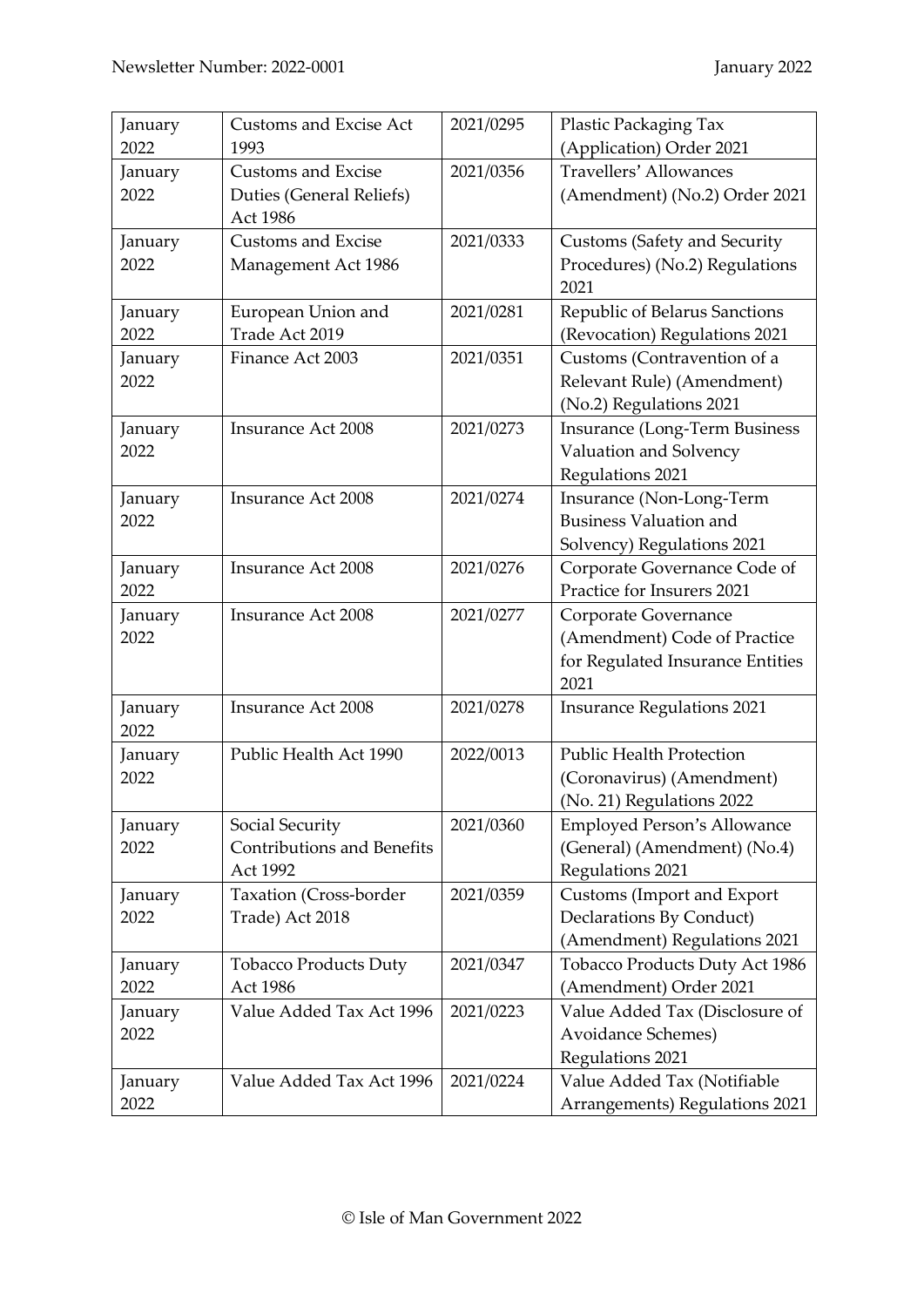# **Government Circulars**

## **Government Circulars included on the Tynwald Order Paper – January 2022**

The following government circulars were included on the Order Papers for the January 2022 sitting of Tynwald.

| Tynwald | <b>Enabling Legislation</b>     | GC        | <b>GC Title</b>                  |
|---------|---------------------------------|-----------|----------------------------------|
| Sitting |                                 | Number    |                                  |
| January | <b>Public Health Protection</b> | 2021/0094 | Direction Notice by the Council  |
| 2022    | (Coronavirus) Regulations       |           | of Ministers in respect of a     |
|         | 2020                            |           | relevant place in which a face   |
|         |                                 |           | covering must be worn            |
|         |                                 |           | pursuant to Regulation 6B(4)     |
| January | <b>Public Health Protection</b> | 2021/0095 | <b>Public Health Protection</b>  |
| 2022    | (Coronavirus) Regulations       |           | (Coronavirus) Regulations 2020   |
|         | 2020                            |           | - Guidance in respect of the use |
|         |                                 |           | of face coverings                |
| January | <b>Public Health Protection</b> | 2021/0096 | <b>Public Health Protection</b>  |
| 2022    | (Coronavirus) Regulations       |           | (Coronavirus) Regulations 2020   |
|         | 2020                            |           | - Direction Notice by the        |
|         |                                 |           | Council of Ministers for         |
|         |                                 |           | addition of a qualifying vaccine |
|         |                                 |           | and to specify a relevant period |
|         |                                 |           | pursuant to Regulation 5A(3)     |
| January | <b>TV Licence Fee</b>           | 2021/0093 | Treasury Notice - Age Related    |
| 2022    | <b>Concession Scheme</b>        |           | TV Licence Fee Concession (No.   |
|         |                                 |           | 2) Scheme 2020                   |

# **Synod Measures**

#### **Royal Assent announced to Tynwald – January 2022**

No Synod Measures had Royal Assent announced at the January 2022 sitting of Tynwald.